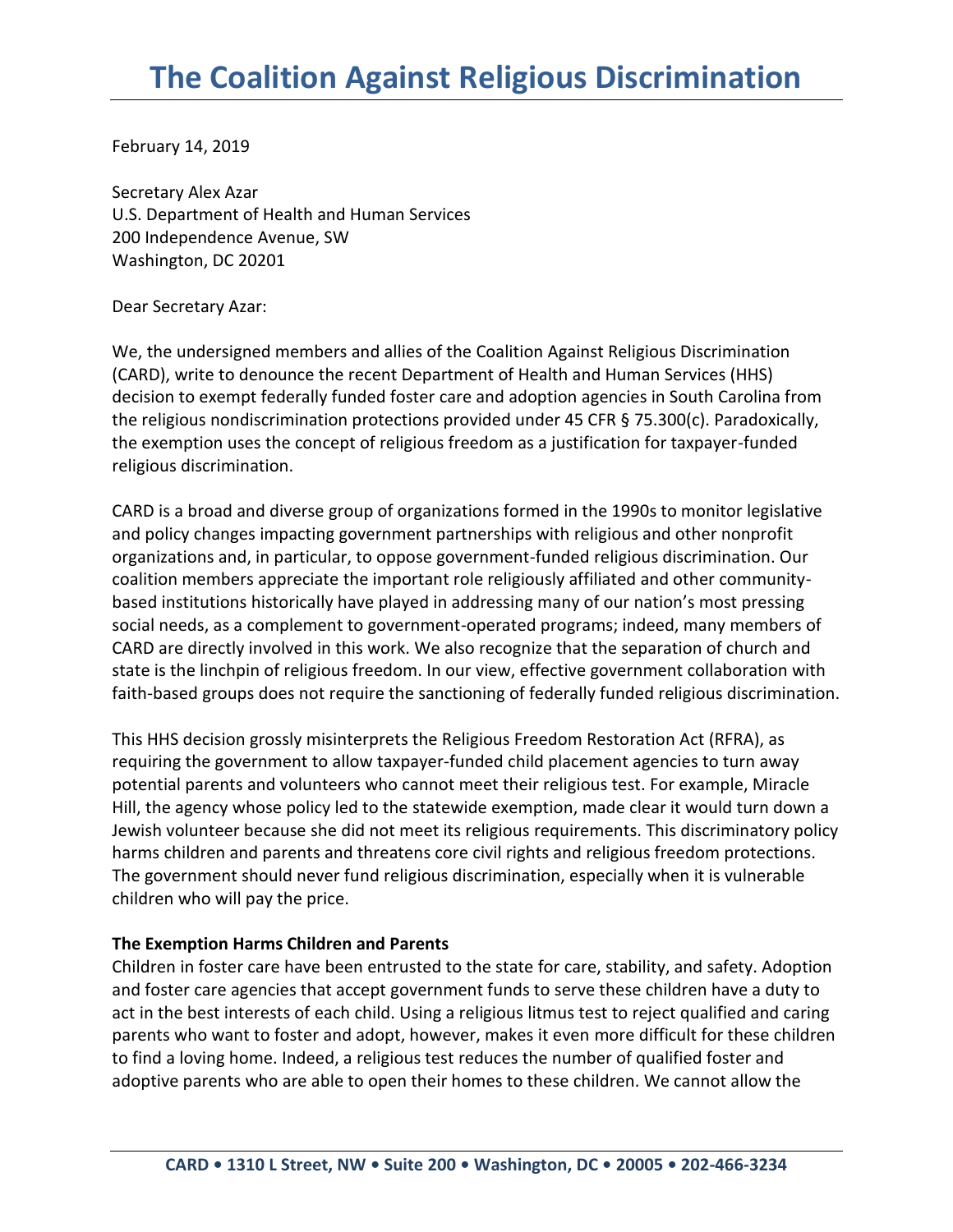religious beliefs of a government-funded agency to override the best interest of our most vulnerable children.

In addition, the exemption clearly harms potential parents who are rejected from the government program. No qualified parent should be denied the opportunity to provide a loving home to children in need because they are the "wrong" religion.

## **This RFRA Exemption Harms Religious Freedom**

Some of us were members of the Coalition for the Free Exercise of Religion, which led the effort to persuade Congress to enact RFRA; yet, we all agree that granting the requested exemption is an inappropriate use of the law. RFRA was meant to be a shield to protect religious freedom, not a sword to sanction discrimination against others. This exemption turns the original promise of RFRA on its head—it uses RFRA to disqualify individuals from participating in government programs solely because of their religion. In issuing this harmful policy, HHS ignored the state's compelling interest in acting in the best interest of children in its care and in not discriminating against potential parents and volunteers because of their religion.

Religious freedom, which is a core American value, requires that those who perform government services must serve everyone, regardless of religion. Ensuring that taxpayerfunded child placement agencies abide by nondiscrimination laws is not hostile to religion turning away people seeking to engage in government-funded services because they fail a religious test is.

Because granting South Carolina's request for a RFRA exemption will harm children and families and violate our nation's fundamental protections for religious freedom, we urge you to reconsider this action.

Sincerely,

African American Ministers In Action AIDS United Alliance of Baptists American Atheists American Civil Liberties Union American Conference of Cantors American Federation of State, County and Municipal Employees (AFSCME) American Federation of Teachers American Humanist Association Americans United for Separation of Church and State Anti-Defamation League Arab American Institute Athlete Ally B'nai B'rith International Baptist Joint Committee for Religious Liberty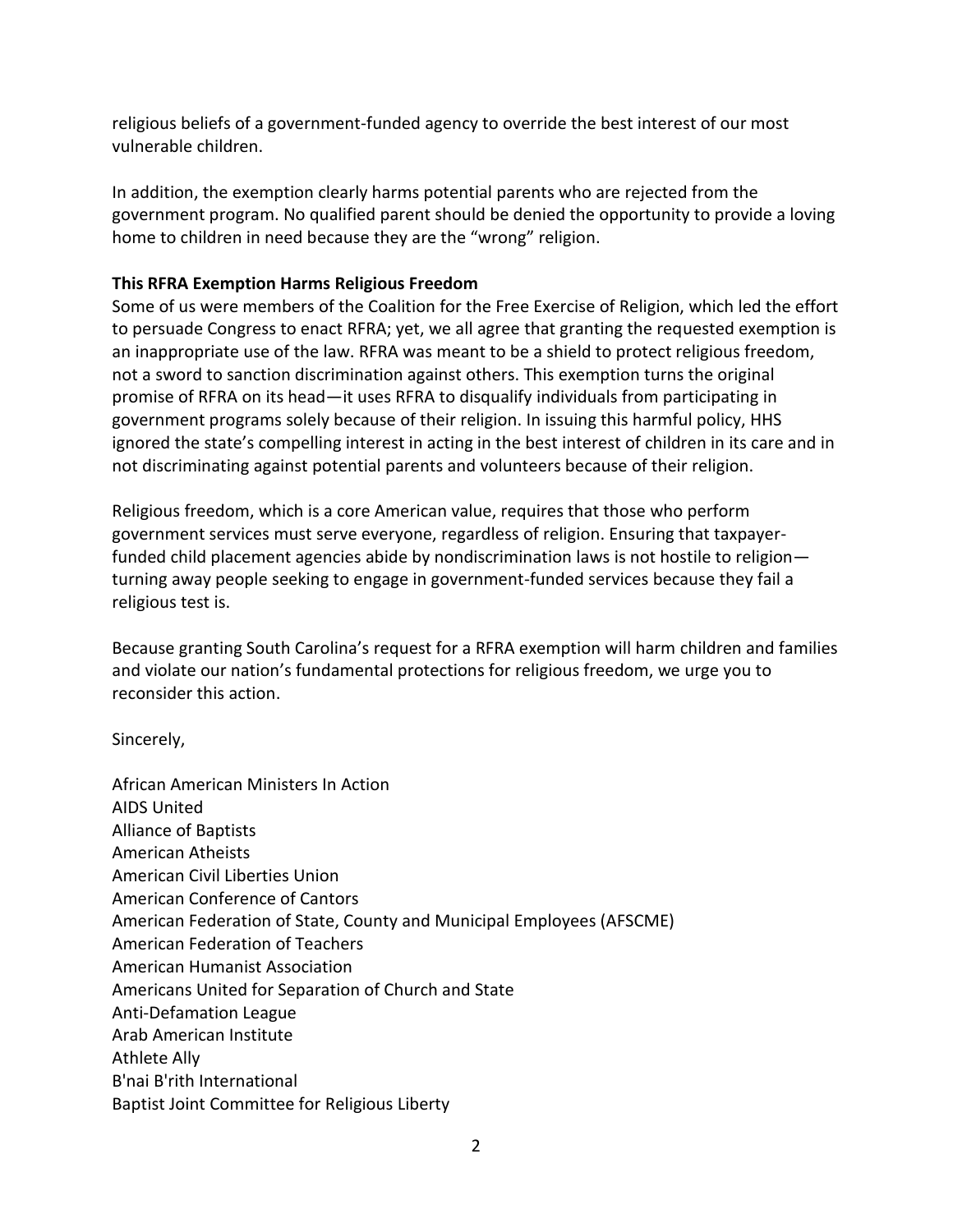Bend the Arc: Jewish Action BPFNA ~ Bautistas por la Paz Catholics for Choice Center for American Progress Center for Reproductive Rights Center for the Study of Social Policy CenterLink: The Community of LGBT Centers Central Conference of American Rabbis Child Welfare League of America Children's Defense Fund Children's Home Society of America Clearinghouse on Women's Issues Congregation of Our Lady of the Good Shepherd, US Provinces Dave Thomas Foundation for Adoption DignityUSA Disciples Center for Public Witness Disciples Justice Action Network The Episcopal Church Equal Partners in Faith Equality Federation Family Equality Council Feminist Majority Foundation FORGE, Inc. FosterClub Franciscan Action Network Freedom for All Americans GLMA: Health Professionals Advancing LGBTQ Equality Global Faith and Justice Project Global Justice Institute, Metropolitan Community Churches GLSEN Healthy Teen Network Hindu American Foundation Human Rights Campaign Interfaith Alliance Japanese American Citizens League Jewish Council for Public Affairs The Jewish Federations of North America Juvenile Law Center Jewish Women International Keshet Lambda Legal The Lavender Effect The Leadership Conference on Civil and Human Rights Men of Reform Judaism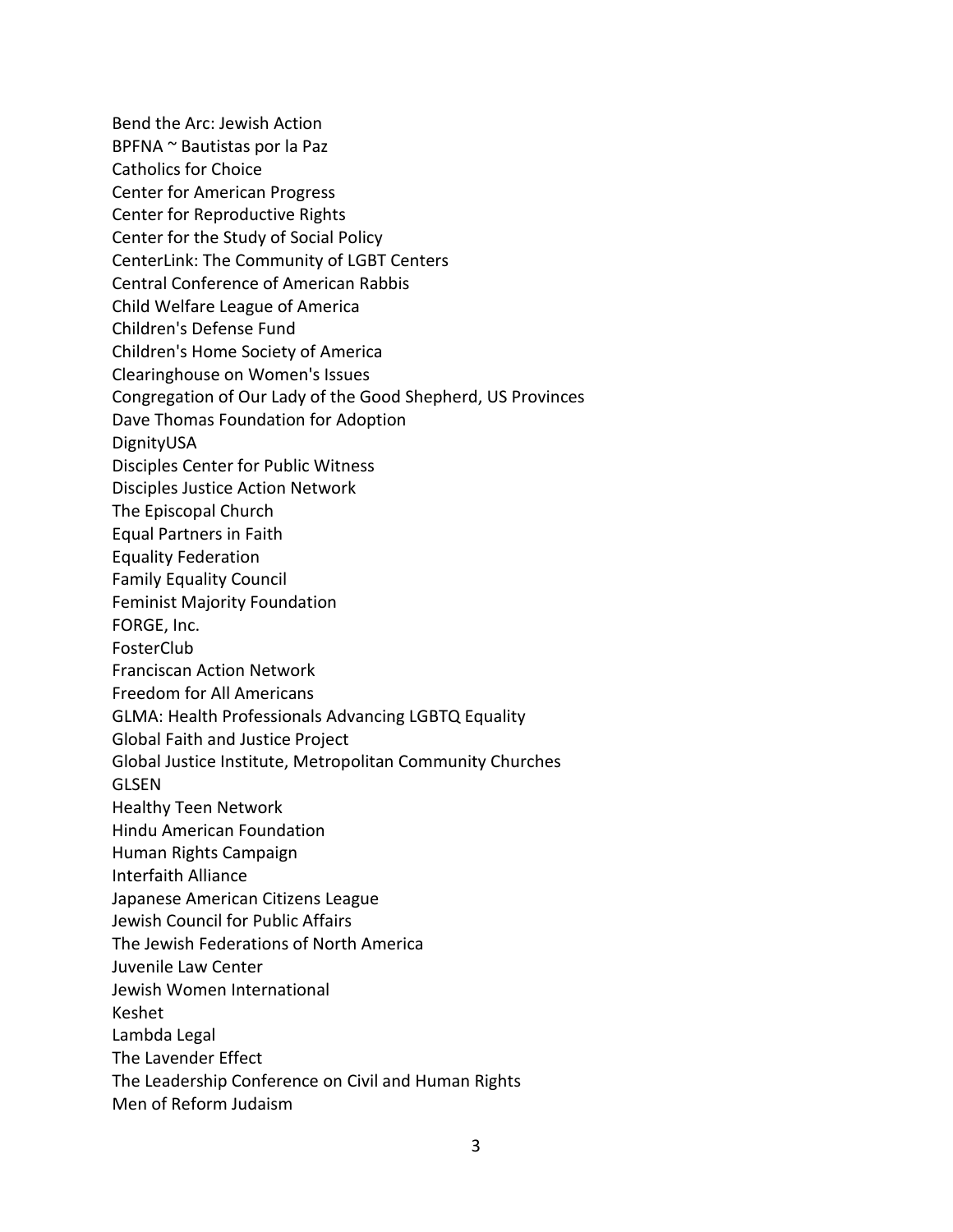Methodist Federation for Social Action Military Association of Atheists & Freethinkers Movement Advancement Project Muslim Advocates Muslims for Progressive Values NAACP National Advocacy Center of the Sisters of the Good Shepherd National Asian Pacific American Women's Forum (NAPAWF) National Assoc. of Counsel for Children National Association of Social Workers National Black Justice Coalition National Center for Lesbian Rights National Center for Transgender Equality National Center on Adoption and Permanency National Congress of Black Women, Inc. National Council of Churches National Council of Jewish Women National Council on Independent Living (NCIL) National Crittenton National Employment Lawyers Association National Equality Action Team (NEAT) National Health Law Program National LGBTQ Task Force National LGBTQ Task Force Action Fund National Network for Youth National Organization for Women National Partnership for Women & Families National Trans Bar Association National Women's Health Network National Women's Law Center NETWORK Lobby for Catholic Social Justice Network of Jewish Human Services Agencies New Ways Ministry North American Council on Adoptable Children People For the American Way PFLAG National Planned Parenthood Federation of America Population Connection Action Fund Presbyterian Church USA, Washington Office of Public Witness Public Justice Center Reconstructing Judaism Reconstructionist Rabbinical Association Religious Coalition for Reproductive Choice Religious Institute